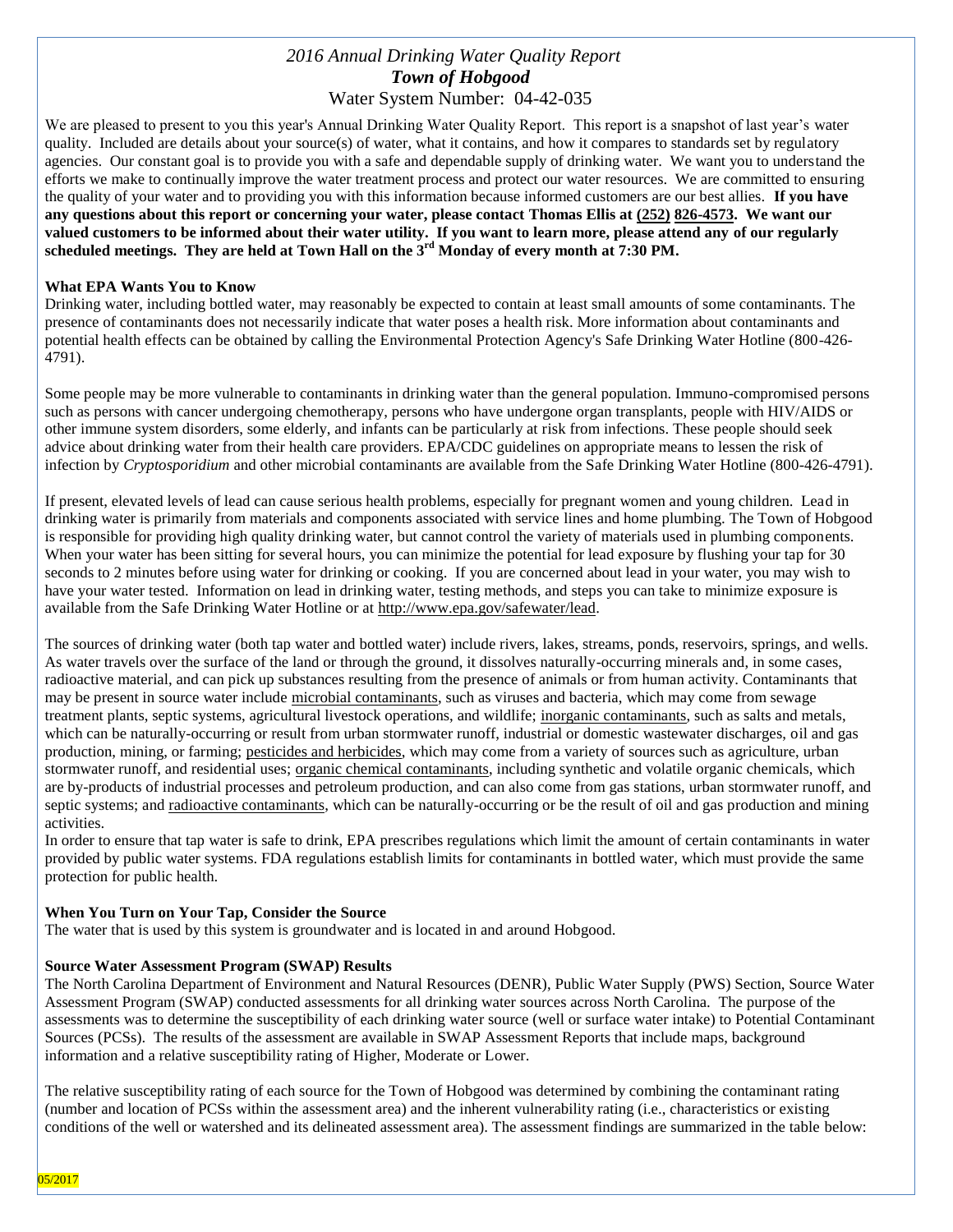| <b>Susceptibility of Sources to Potential Contaminant Sources (PCSs)</b> |                              |                         |  |  |  |  |
|--------------------------------------------------------------------------|------------------------------|-------------------------|--|--|--|--|
| <b>Source Name</b>                                                       | <b>Susceptibility Rating</b> | <b>SWAP Report Date</b> |  |  |  |  |
| Well $# 1$                                                               | Moderate                     | July 8, 2016            |  |  |  |  |
| <b>Well #2</b>                                                           | Lower                        | July 8, 2016            |  |  |  |  |
| Well #3                                                                  | Lower                        | July 8, 2016            |  |  |  |  |
| Well #4                                                                  | Lower                        | July 8, 2015            |  |  |  |  |

The complete SWAP Assessment report for the Town of Hobgood may be viewed on the Web at: [www.ncwater.org/pws/swap.](http://www.ncwater.org/pws/swap) Note that because SWAP results and reports are periodically updated by the PWS Section, the results available on this web site may differ from the results that were available at the time this CCR was prepared. If you are unable to access your SWAP report on the web, you may mail a written request for a printed copy to: Source Water Assessment Program – Report Request, 1634 Mail Service Center, Raleigh, NC 27699-1634, or email requests to swap@ncdenr.gov. Please indicate your system name, number, and provide your name, mailing address and phone number. If you have any questions about the SWAP report please contact the Source Water Assessment staff by phone at 919-707-9098.

It is important to understand that a susceptibility rating of "higher" does not imply poor water quality, only the system's potential to become contaminated by PCSs in the assessment area.

# **Help Protect Your Source Water**

Protection of drinking water is everyone's responsibility. We have implemented the following source water protection actions: developed and implemented a well head protection plan, and weekly monitoring of our four well sites. You can help protect your community's drinking water source(s) in several ways: (examples: dispose of chemicals properly; take used motor oil to a recycling center, volunteer in your community to participate in group efforts to protect your source, etc.).

# **Violations that Your Water System Received for the Report Year**

During 2016, or during any compliance period that ended in 2016, we received no violations.

# **Water Quality Data Tables of Detected Contaminants**

We routinely monitor for over 150 contaminants in your drinking water according to Federal and State laws. The tables below list all the drinking water contaminants that we detected in the last round of sampling for each particular contaminant group. The presence of contaminants does not necessarily indicate that water poses a health risk. **Unless otherwise noted, the data presented in this table is from testing done January 1 through December 31, 2016.** The EPA and the State allow us to monitor for certain contaminants less than once per year because the concentrations of these contaminants are not expected to vary significantly from year to year. Some of the data, though representative of the water quality, is more than one year old.

Unregulated contaminants are those for which EPA has not established drinking water standards. The purpose of unregulated contaminant monitoring is to assist EPA in determining the occurrence of unregulated contaminants in drinking water and whether future regulations are warranted.

#### **Important Drinking Water Definitions:**

*Not-Applicable (N/A)* – Information not applicable/not required for that particular water system or for that particular rule.

*Non-Detects (ND)* - Laboratory analysis indicates that the contaminant is not present at the level of detection set for the particular methodology used.

*Parts per million (ppm) or Milligrams per liter (mg/L)* - One part per million corresponds to one minute in two years or a single penny in \$10,000.

*Parts per billion (ppb) or Micrograms per liter (ug/L)* - One part per billion corresponds to one minute in 2,000 years, or a single penny in \$10,000,000.

*Action Level (AL) -* The concentration of a contaminant which, if exceeded, triggers treatment or other requirements which a water system must follow.

*Maximum Residual Disinfection Level (MRDL)* – The highest level of a disinfectant allowed in drinking water. There is convincing evidence that addition of a disinfectant is necessary for control of microbial contaminants.

*Maximum Residual Disinfection Level Goal (MRDLG)* – The level of a drinking water disinfectant below which there is no known or expected risk to health. MRDLGs do not reflect the benefits of the use of disinfectants to control microbial contaminants.

*Locational Running Annual Average (LRAA)* – The average of sample analytical results for samples taken at a particular monitoring location during the previous four calendar quarters under the Stage 2 Disinfectants and Disinfection Byproducts Rule.